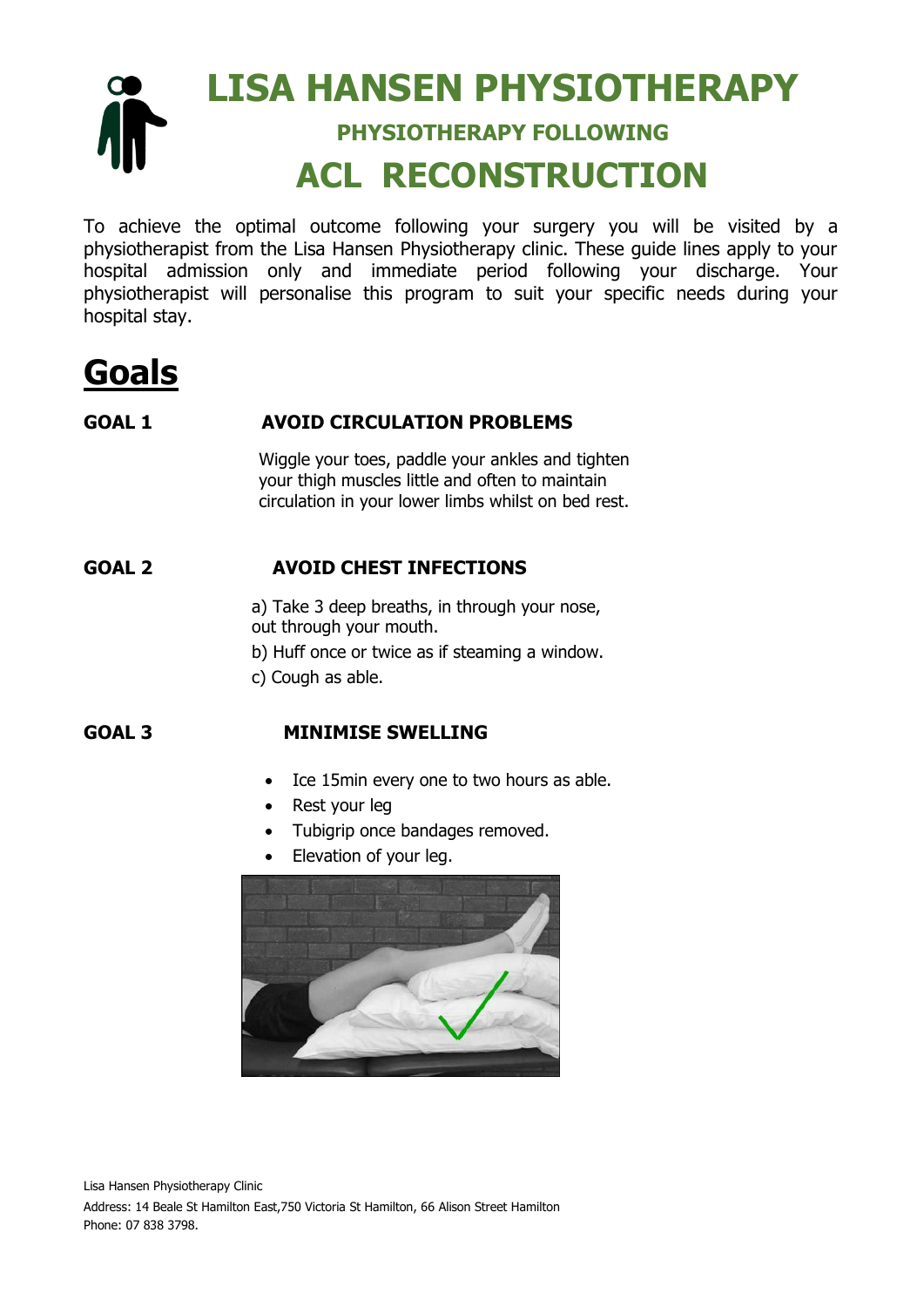

#### **GOAL 4 MINIMISE PAIN**

- Rest.
- Minimize swelling.
- Exercise little and often.
- Should you have undue pain, speak to your specialist or medical staff whilst in hospital.

#### **Goal 5 Establish Appropriate Range of Motion and Strength**





#### **Heel slides:**

Place a plastic bag under your heel and bend you knee to comfort and then straighten

10 times every 1-2 hours

\* If you have had a meniscal repair no bending past 90 degrees for the first 6 weeks!!!



#### **Full knee extension:**

To ensure you achieve a straight knee, roll up a towel and place it under your heel:

10 minutes every hour

Lisa Hansen Physiotherapy Clinic Address: 14 Beale St Hamilton East,750 Victoria St Hamilton, 66 Alison Street Hamilton Phone: 07 838 3798.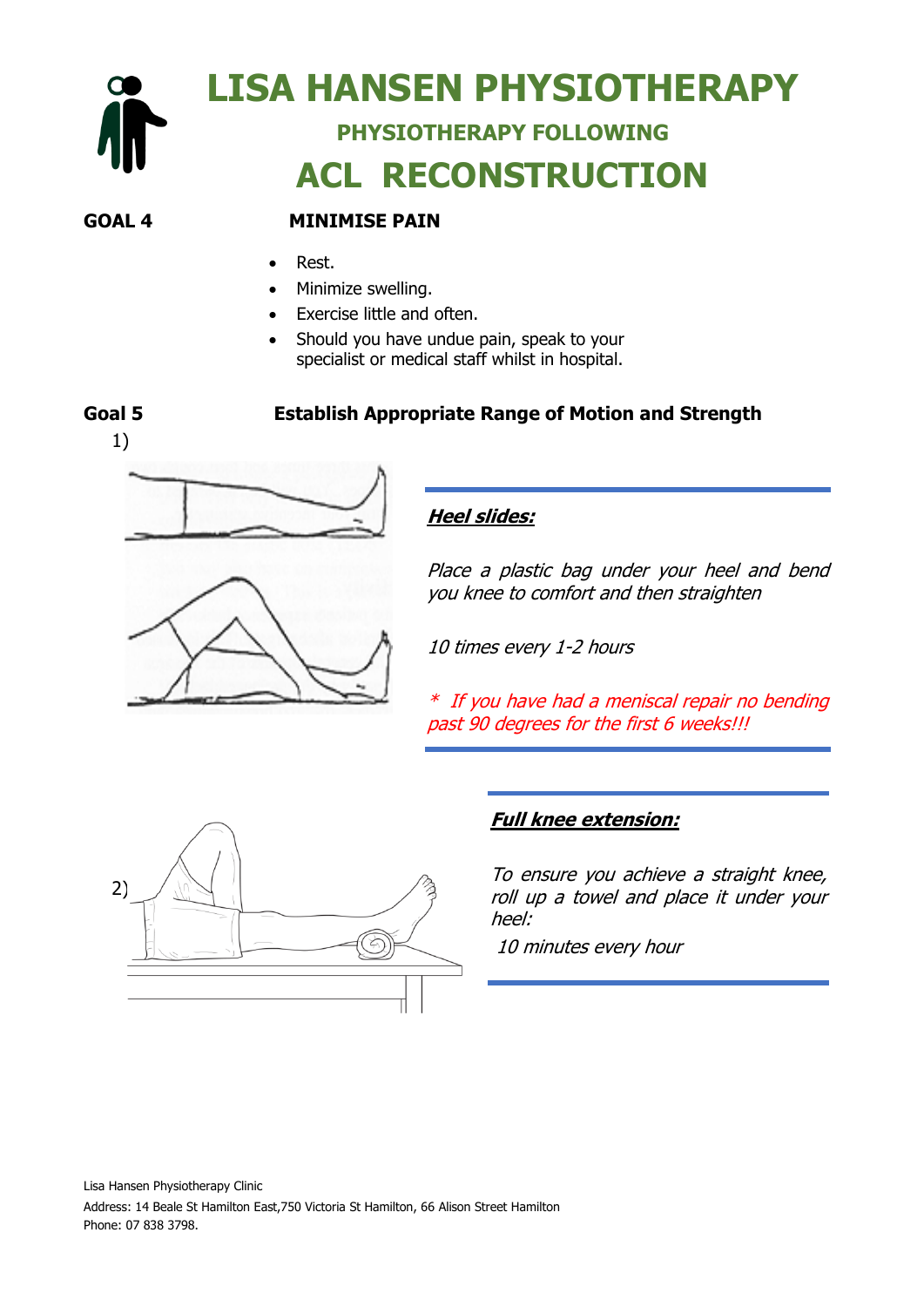# **LISA HANSEN PHYSIOTHERAPY PHYSIOTHERAPY FOLLOWING ACL RECONSTRUCTION**



#### **Retain quad strength:**

Roll up a towel under your knee and try lift your heel up off the bed

10 times every 1-2 hours



#### **Quad strength:**

Push your knee down into the bed and hold for 5-10 seconds 10 times every 1-2 hours

#### **Goal 6: Maintain normal walking**

In the hospital your physiotherapist will size and fit you for your crutches. To maximise your rehabilitation it is important to maintain a **normal walking pattern**.

#### Walking pattern with two elbow crutches:

- 1) Start with 3 point gait (see below diagram):
- Both crutches
- Bad leg between crutches
- Step through with good leg

2) Progress to 2 point gait:

- Opposite crutch and opposite leg at the same time

Lisa Hansen Physiotherapy Clinic Address: 14 Beale St Hamilton East,750 Victoria St Hamilton, 66 Alison Street Hamilton Phone: 07 838 3798.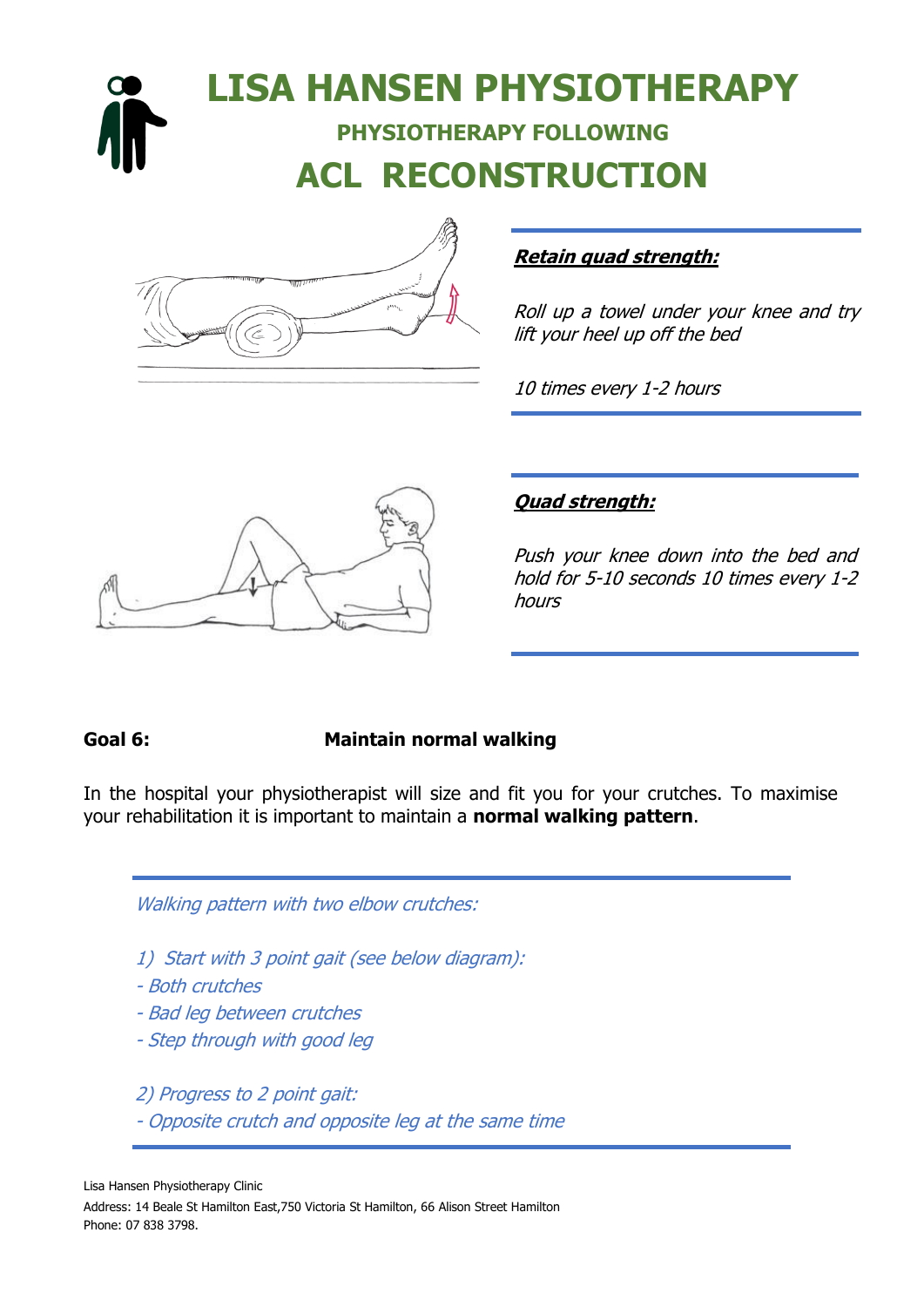

### **LISA HANSEN PHYSIOTHERAPY PHYSIOTHERAPY FOLLOWING ACL RECONSTRUCTION**



Lisa Hansen Physiotherapy Clinic

Address: 14 Beale St Hamilton East,750 Victoria St Hamilton, 66 Alison Street Hamilton Phone: 07 838 3798.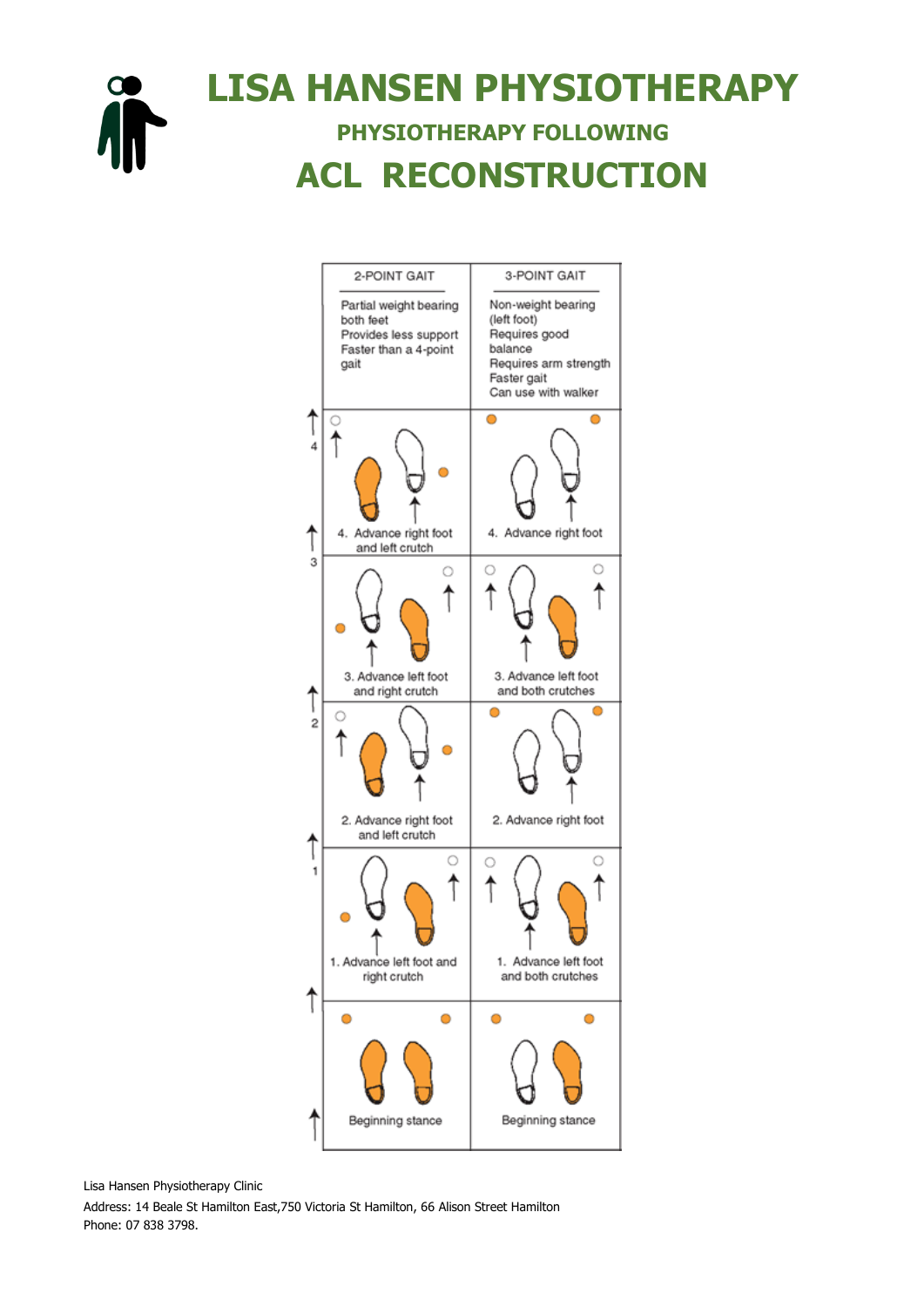

**GOAL 7: Stairs with crutches:** 

**Up stairs:** 

# **Good Affected** (operation leg) **Sticks** (Crutches)

**Down steps:**

# **Sticks** (Crutches) **Affected** (operation leg) **Good**

Lisa Hansen Physiotherapy Clinic Address: 14 Beale St Hamilton East,750 Victoria St Hamilton, 66 Alison Street Hamilton Phone: 07 838 3798.